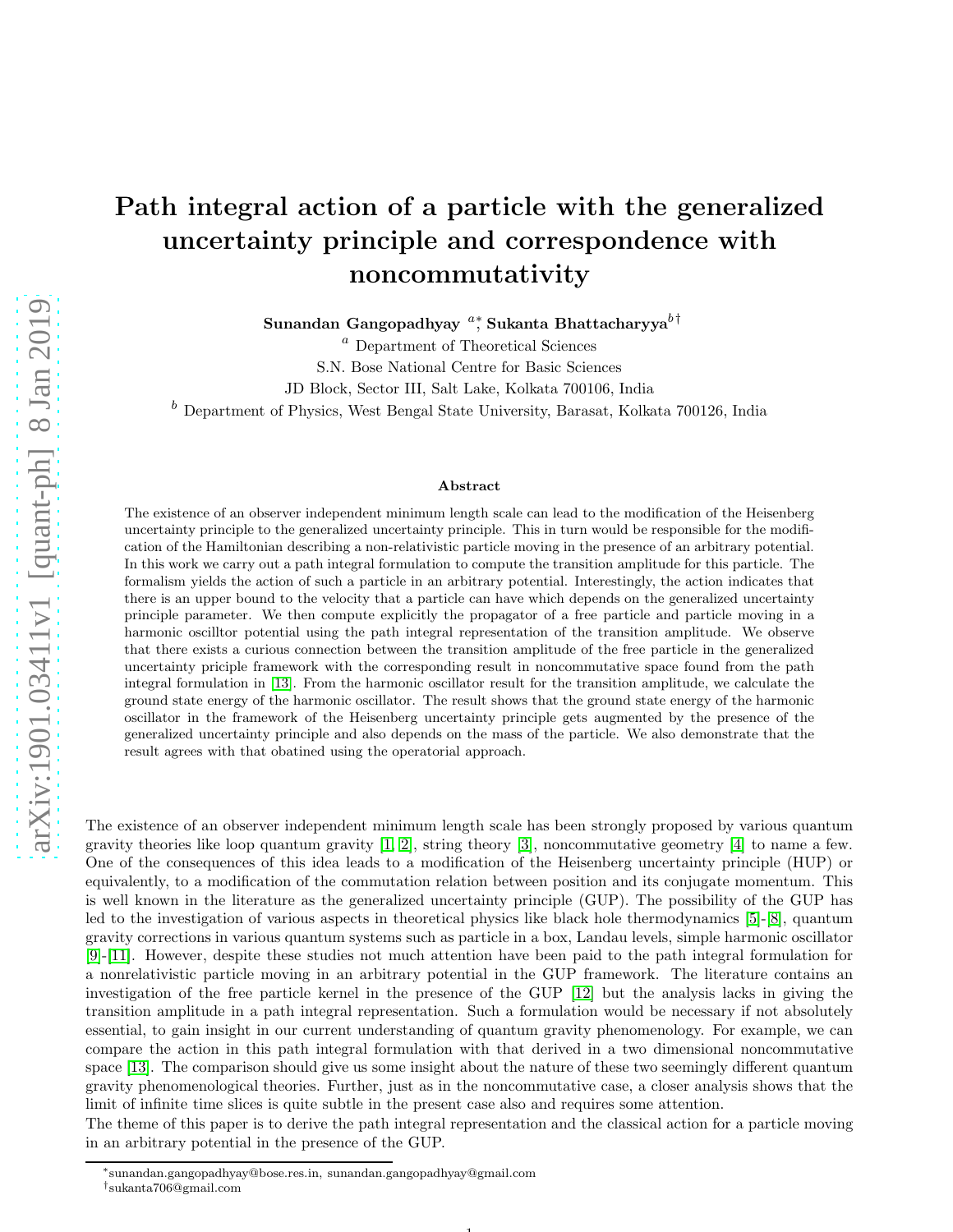To do this, we first write down the modified Poisson brackets between the position  $\hat{q}_i$  and its conjugate momentum  $\hat{p}_i$  incorporating the GUP. We use the simplest form of the GUP proposed in the literature [\[14\]](#page-6-10)

$$
\Delta q_i \Delta p_i \geq \frac{\hbar}{2} \left[ 1 + \beta (\Delta p^2 + \langle p \rangle^2) + 2\beta (\Delta p_i^2 + \langle p_i \rangle^2) \right] \quad i = 1, 2, 3 \tag{1}
$$

where the dimension of the GUP parameter  $\beta$  is  $(momentum)^{-2}$ .

The saturated form of the above inequality is equivalent to the following modified Heisenberg algebra [\[14\]](#page-6-10)

$$
[\hat{q}_i, \hat{p}_j] = i\hbar(\delta_{ij} + \beta \delta_{ij}\hat{p}^2 + 2\beta \hat{p}_i \hat{p}_j). \tag{2}
$$

It can be shown that the above commutation relation is readily obtained to first order in  $\beta$  by defining the position and momentum operators as

<span id="page-1-0"></span>
$$
\hat{q}_i = \hat{q}_{0i} \qquad , \qquad \hat{p}_i = \hat{p}_{0i} (1 + \beta \hat{p}_0^2) \tag{3}
$$

where  $\hat{p}_0^2 = \sum_{j=1}^3 \hat{p}_{0j} \hat{p}_{0j}$  and  $\hat{q}_{0i}$ ,  $\hat{p}_{0j}$  satisfy the usual canonical commutation relations  $[\hat{q}_{0i}, \hat{p}_{0j}] = i\hbar \delta_{ij}$ . With this background in place, the next step is to construct the Hamiltonian of a particle moving in an arbitrary potential  $V(q)$  in the presence of the GUP. In the subsequent discussion we shall work in one spatial dimension. Using eq.[\(3\)](#page-1-0) and taking the Hamiltonian to be of the form

$$
\hat{H} = \frac{\hat{p}^2}{2m} + V(\hat{q})\tag{4}
$$

we find that it can be recast in the following form

<span id="page-1-1"></span>
$$
\hat{H} = \frac{\hat{p}_0^2}{2m} + \frac{\beta}{m}\hat{p}_0^4 + V(\hat{q}) + \mathcal{O}(\beta^2). \tag{5}
$$

We now proceed to construct the path integral representation of a particle with the GUP corrected Hamiltonian. In the rest of our discussion, we shall drop the suffix on  $\hat{p}$  for notational convenience. The following completeness relation is crucial for the construction of the path integral representation

<span id="page-1-2"></span>
$$
\int_{-\infty}^{+\infty} dp \, |p\rangle\langle p| = \mathbf{1} \; . \tag{6}
$$

The propagation kernel in general can be written as

<span id="page-1-3"></span>
$$
\langle q_f, t_f | q_0, t_0 \rangle = \lim_{n \to \infty} \int_{-\infty}^{+\infty} \prod_{j=1}^n dq_j \langle q_f, t_f | q_n, t_n \rangle \langle q_n, t_n | \dots | q_1, t_1 \rangle \langle q_1, t_1 | q_0, t_0 \rangle \tag{7}
$$

Now we need to compute the propagator over a small segment in the above path integral. Using the Hamiltonian given by  $eq.5$  and the completeness relation  $(6)$ , we can write the infinitesimal propagator as

<span id="page-1-4"></span>
$$
\langle q_{j+1}, t_{j+1}|q_j, t_j \rangle = \langle q_{j+1}|e^{-\frac{i}{\hbar}\hat{H}\tau}|q_j \rangle
$$
  
\n
$$
= \langle q_{j+1}|1 - \frac{i}{\hbar}\hat{H}\tau + \Theta(\tau^2)|q_j \rangle
$$
  
\n
$$
= \int_{-\infty}^{+\infty} \frac{dp_j}{2\pi\hbar} e^{\frac{i}{\hbar}p_j(q_{j+1}-q_j)} e^{-\frac{i}{\hbar}\tau(\frac{p_j^2}{2m} + \frac{\beta}{m}p_j^4 + V(q))} + \Theta(\tau^2)
$$
\n(8)

where  $p_i$  is the momentum following the ordinary Heisenberg uncertainty principle. Subtituting the above expression in eq.[\(7\)](#page-1-3), we obtain (apart from a constant factor)

<span id="page-1-5"></span>
$$
\langle q_f, t_f | q_0, t_0 \rangle = \lim_{n \to \infty} \int_{-\infty}^{+\infty} \prod_{j=1}^n dq_j \prod_{j=0}^n dp_j \exp\left(\frac{i}{\hbar} \sum_{j=0}^n \left[ p_j (q_{j+1} - q_j) - \tau \left( \frac{p_j^2}{2m} + \frac{\beta}{m} p_j^4 + V(q_j) \right) \right] \right). \tag{9}
$$

In the  $\tau \to 0$  limit, we finally have the phase-space form of the path integral

$$
\langle q_f, t_f | q_0, t_0 \rangle = \int \mathcal{D}q \; \mathcal{D}p \; exp\left(\frac{i}{\hbar} \mathcal{A}\right) \tag{10}
$$

where  $A$  is the phase-space action given by

$$
\mathcal{A} = \int_{t_0}^{t_f} dt \left[ p\dot{q} - \left( \frac{p^2}{2m} + \frac{\beta}{m} p^4 + V(q) \right) \right] , \ t_f - t_0 = T . \tag{11}
$$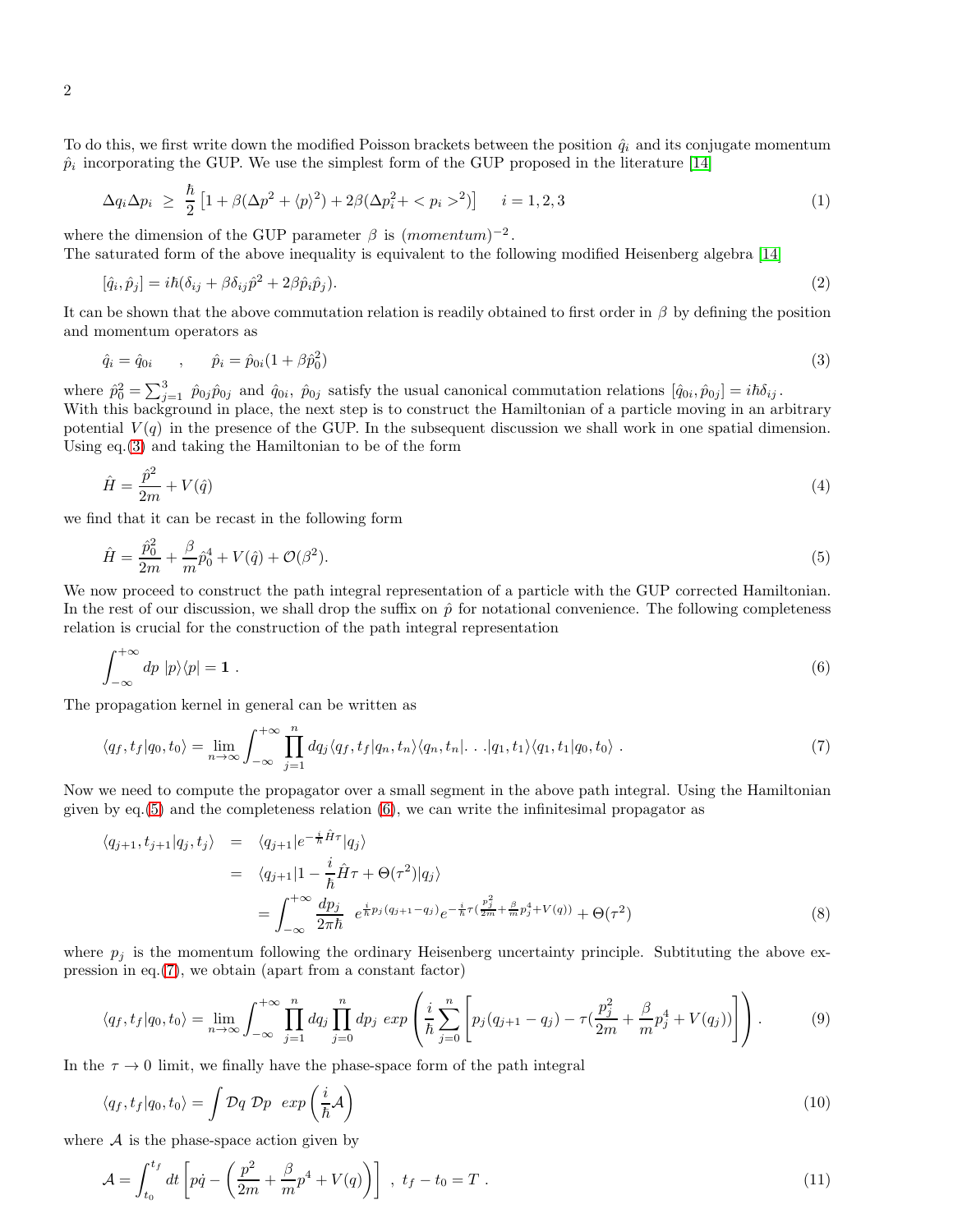$$
\langle q_{j+1}, t_{j+1} | q_j, t_j \rangle = \sqrt{\frac{m}{2\pi i \hbar \tau}} \left[ 1 + \frac{3\beta i \hbar m}{\tau} - \frac{6\beta m^2 (q_{j+1} - q_j)^2}{\tau^2} - \frac{i\beta m^3 (q_{j+1} - q_j)^4}{\hbar \tau^3} \right]
$$
  
\n
$$
\times \exp\left(\frac{im(q_{j+1} - q_j)^2}{2\hbar \tau} + \frac{i}{\hbar} \tau V(q_j)\right)
$$
  
\n
$$
= \sqrt{\frac{m}{2\pi i \hbar \tau}} \left[ 1 + \frac{3\beta i \hbar m}{\tau} - \frac{6\beta m^2 (q_{j+1} - q_j)^2}{\tau^2} \right]
$$
  
\n
$$
\times \exp\left(\frac{im(q_{j+1} - q_j)^2}{2\hbar \tau} + \frac{i}{\hbar} \tau V(q_j) - \frac{i\beta m^3 (q_{j+1} - q_j)^4}{\hbar \tau^3} \right) + \mathcal{O}(\beta^2).
$$
 (12)

Using the above result in eq. $(9)$ , we obtain (apart from a constant factor)

$$
\langle q_f, t_f | q_0, t_0 \rangle = \int_{-\infty}^{+\infty} \prod_{j=1}^n dq_j \exp\left(\frac{i}{\hbar} \sum_{j=0}^n \tau \left[ \frac{m}{2} \left( \frac{q_{j+1} - q_j}{\tau} \right)^2 \left\{ 1 - 2\beta m^2 \left( \frac{q_{j+1} - q_j}{\tau} \right)^2 \right\} - V(q_j) \right] \right) \tag{13}
$$

In the  $\tau \to 0$  limit, we finally get the configuration space path integral representation of the particle moving in a potential  $V(q)$  to be

<span id="page-2-0"></span>
$$
\langle q_f, t_f | q_0, t_0 \rangle = \tilde{N}(T, \beta) \int \mathcal{D}q \ e^{\frac{i}{\hbar}S} \tag{14}
$$

where the action of the particle moving in the presence of a potential  $V(q)$  in the configuration space reads

<span id="page-2-1"></span>
$$
S = \int_{t_0}^{t_f} dt \left[ \frac{m}{2} \dot{q}^2 \left( 1 - 2\beta m^2 \dot{q}^2 \right) - V(q) \right] \ . \tag{15}
$$

Note that the constant  $\dot{N}(T,\beta)$  in eq.[\(14\)](#page-2-0) will be determined in the subsequent discussion.

We make a few observations now. First, the above action shows that the Lagrangian of the particle moving in a potential  $V(q)$  is given by this

$$
L = \left[\frac{m}{2}\dot{q}^2\left(1 - 2\beta m^2 \dot{q}^2\right) - V(q)\right] \tag{16}
$$

This now leads to the Hamiltonian of the particle moving in a potential  $V(q)$  (by a Legendre transformation) to be

$$
H = \frac{p^2}{2m} + \frac{\beta}{m}p^4 + V(q) + \mathcal{O}(\beta^2) \tag{17}
$$

This agrees with the form of the Hamiltonian operator (incorporating the effect of the GUP) with which we started our analysis.

With the general result in hand, we now study the simplest case which is that of the free particle  $(V(q)=0)$ . To do this we first evaluate the classical action. This is easily done by writting down the classical equation of motion for the free particle. This reads

$$
m(1 - 12\beta m^2 \dot{q}^2) \ddot{q} = 0 \implies \ddot{q} = 0 \text{ or } (1 - 12\beta m^2 \dot{q}^2) = 0.
$$
 (18)

Interestingly both possibilities yield  $\ddot{q} = 0$ . Further there is an upper bound on the velocity of the free particle due to the presence of the GUP which can be easily seen from the action [\(15\)](#page-2-1). This is given by

$$
\dot{q}_{max} = \frac{1}{\sqrt{2\beta m^2}} \implies \dot{p}_{max} = m\dot{q}_{max} = \frac{1}{\sqrt{2\beta}}\,. \tag{19}
$$

Interestingly, this bound on the momentum is consistent with the bound on the uncertainty in momentum [\[12\]](#page-6-9) and thereby indicates the validity of our path integral formulation.

We now solve  $\ddot{q} = 0$  subject to the boundary conditions that at  $t = t_0$ ,  $q = q_0$ ;  $t = t_f$ ,  $q = q_f$  to get the classical trajectory of the free particle

$$
q_c(t) = q_0 + \frac{q_f - q_0}{T}t\tag{20}
$$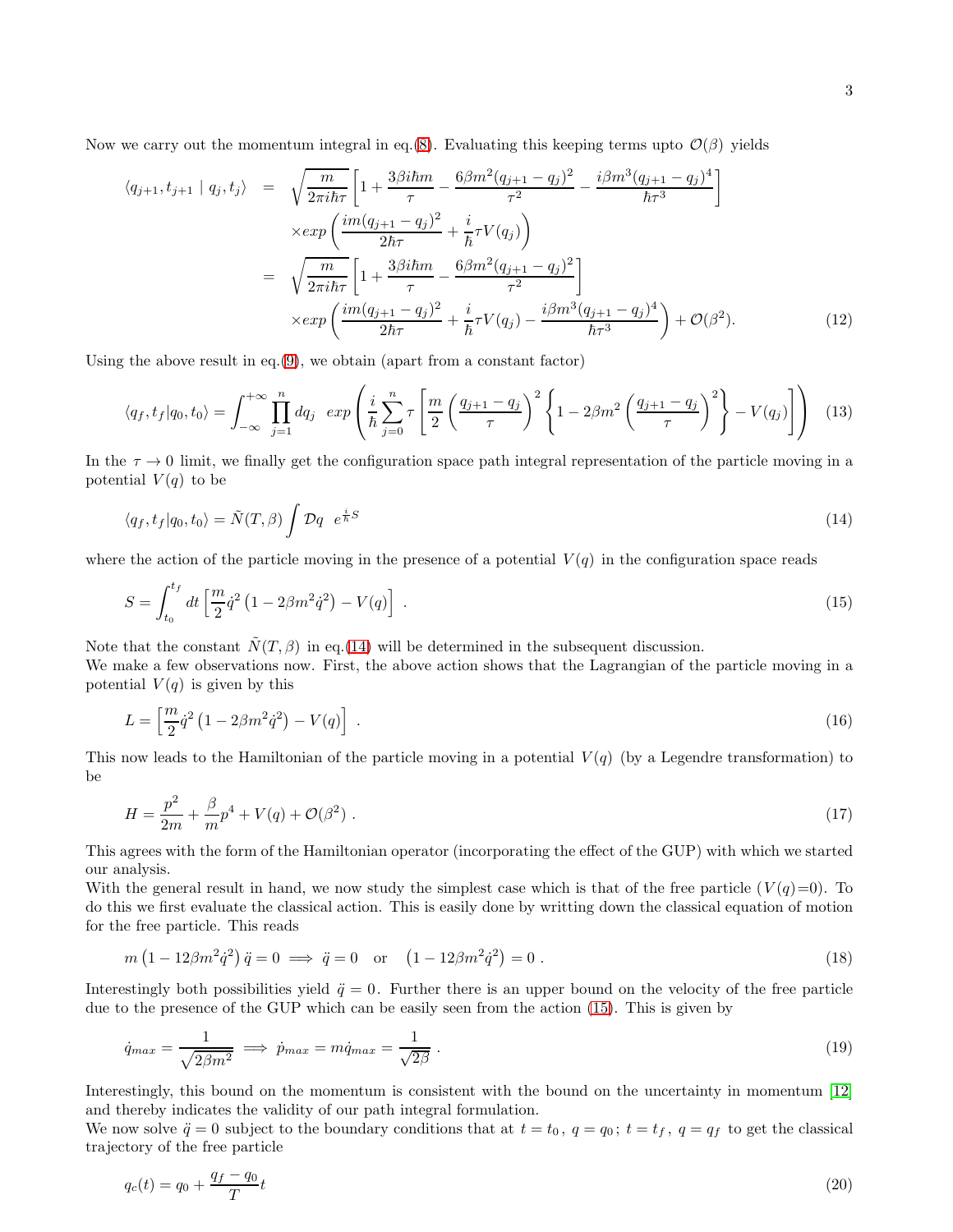where  $t_f - t_0 = T$ . Therefore the classical action for the free particle in the presence of the GUP takes the form

<span id="page-3-6"></span>
$$
S_c = \frac{m}{2T}(q_f - q_0)^2 \left[ 1 - 2\beta m^2 \left( \frac{q_f - q_0}{T} \right)^2 \right] \tag{21}
$$

Using the above expression for the classical action in eq.  $(14)$ , we obtain

<span id="page-3-0"></span>
$$
\langle q_f, t_f | q_0, t_0 \rangle = \tilde{N}(T, \beta) e^{\frac{i m}{2 \hbar T} (q_f - q_0)^2 \left[ 1 - 2\beta m^2 \left( \frac{q_f - q_0}{T} \right)^2 \right]}.
$$
\n(22)

Our next step is to evalute the constant  $N(\tilde{T},\beta)$  which contains the quantum fluctuations. To proceed we use the following identity

<span id="page-3-1"></span>
$$
\langle q_f, t_f | p \rangle = \int_{-\infty}^{+\infty} dq_0 \langle q_f, t_f | q_0, t_0 \rangle \langle q_0, t_0 | p \rangle \tag{23}
$$

Using eq.[\(22\)](#page-3-0) in eq.[\(23\)](#page-3-1), setting  $t_0 = 0$  and  $t_f = T$  and using the overlaps

$$
\langle q_0, 0 | p \rangle = \frac{1}{\sqrt{2\pi\hbar}} exp(\frac{i}{\hbar}pq_0) ; \ \langle q_f, T | p \rangle = \frac{1}{\sqrt{2\pi\hbar}} exp\left\{ \frac{-iT}{\hbar} \left( \frac{p^2}{2m} + \frac{\beta}{m} p^4 \right) \right\} \ exp\left(\frac{i}{\hbar}pq_f\right)
$$
(24)

we get

<span id="page-3-2"></span>
$$
\tilde{N}(T,\beta) = \sqrt{\frac{m}{2\pi i\hbar T}} \left( 1 + \frac{3i\beta\hbar m}{T} - \frac{6\beta m^2 (q_f - q_0)^2}{T^2} \right). \tag{25}
$$

Eq.[\(22\)](#page-3-0) along with eq.[\(25\)](#page-3-2) gives the propagation kernel for the free particle in the presence of the GUP

<span id="page-3-3"></span>
$$
\langle q_f, t_f | q_0, t_0 \rangle = \sqrt{\frac{m}{2\pi i\hbar T}} \left( 1 + \frac{3i\beta\hbar m}{T} - \frac{6\beta m^2 (q_f - q_0)^2}{T^2} \right) e^{\frac{i m}{2\hbar T} (q_f - q_0)^2 \left[ 1 - 2\beta m^2 \left( \frac{q_f - q_0}{T} \right)^2 \right]} \ . \tag{26}
$$

We now compare the above form of the transition amplitude with that of a particle moving in an arbitrary potential in two dimensional noncommutative plane. This reads [\[13\]](#page-6-0)

<span id="page-3-5"></span>
$$
(z_f, t_f | z_0, t_0) = \sqrt{\frac{m}{2\pi(i\hbar T + m\theta)}} \exp\left[-\frac{m}{2(i\hbar T + m\theta)}(\vec{x}_f - \vec{x}_0)^2\right]
$$
(27)

where  $z = \frac{1}{\sqrt{3}}$  $\frac{1}{2\theta}(x+iy)$  is a dimensionless complex number and  $\theta$  is the noncommutative parameter arising from  $[\hat{x}, \hat{y}] = i\theta$ ,  $\hat{\theta}$  being a real positive number. The above result can be recast in the form

<span id="page-3-4"></span>
$$
(z_f, t_f | z_0, t_0) = \sqrt{\frac{m}{2\pi i\hbar T}} \left[ 1 + \frac{im\theta}{2\hbar T} - \frac{m^2\theta}{2\hbar^2} \left( \frac{\vec{x}_f - \vec{x}_0}{T} \right)^2 \right] \exp\left[ -\frac{m}{2(i\hbar T + m\theta)} (\vec{x}_f - \vec{x}_0)^2 \right].
$$
 (28)

We now observe that there is a striking similarity between the forms of the factors in front of the exponential terms in eq.[\(26\)](#page-3-3) and eq.[\(28\)](#page-3-4). The difference between these two results is in the form of the exponents which in the GUP case involves a term  $(\frac{q_f-q_0}{T})^4$  in contrast to the noncommutative case which does not involve such a term. The reason for this difference lies in the fact that the action for the GUP case [\(15\)](#page-2-1) involves a  $\dot{q}^4$  term whereas the action for the particle in the noncommutative plane has the form [\[13\]](#page-6-0)

$$
S = \int_{t_0}^{t_f} dt \left[ \frac{\theta}{2} \dot{\bar{z}}(t) \left( \frac{1}{2m} - \frac{i\theta}{2\hbar} \partial_t \right)^{-1} \dot{z}(t) - V(\bar{z}(t), z(t)) \right]. \tag{29}
$$

The above action is non-local in time which in the free particle case yields eq.[\(27\)](#page-3-5).

Now we extend our analysis upto  $\mathcal{O}(\beta^2)$  in the GUP parameter  $\beta$ . The Hamiltonian of the free particle upto  $\mathcal{O}(\beta^2)$  reads

$$
\hat{H} = \frac{\hat{p}^2}{2m} + \frac{\beta \hat{p}^2}{m} + \frac{\beta^2 \hat{p}^6}{2m} \tag{30}
$$

Following the same procedure as earlier, we get the action for the free particle upto  $\mathcal{O}(\beta^2)$  to be

$$
S = \int_{t_0}^{t_f} dt \left[ \frac{m}{2} \dot{q}^2 \left( 1 - 2\beta m^2 \dot{q}^2 - 15\beta^2 m^4 \dot{q}^4 \right) \right] \,. \tag{31}
$$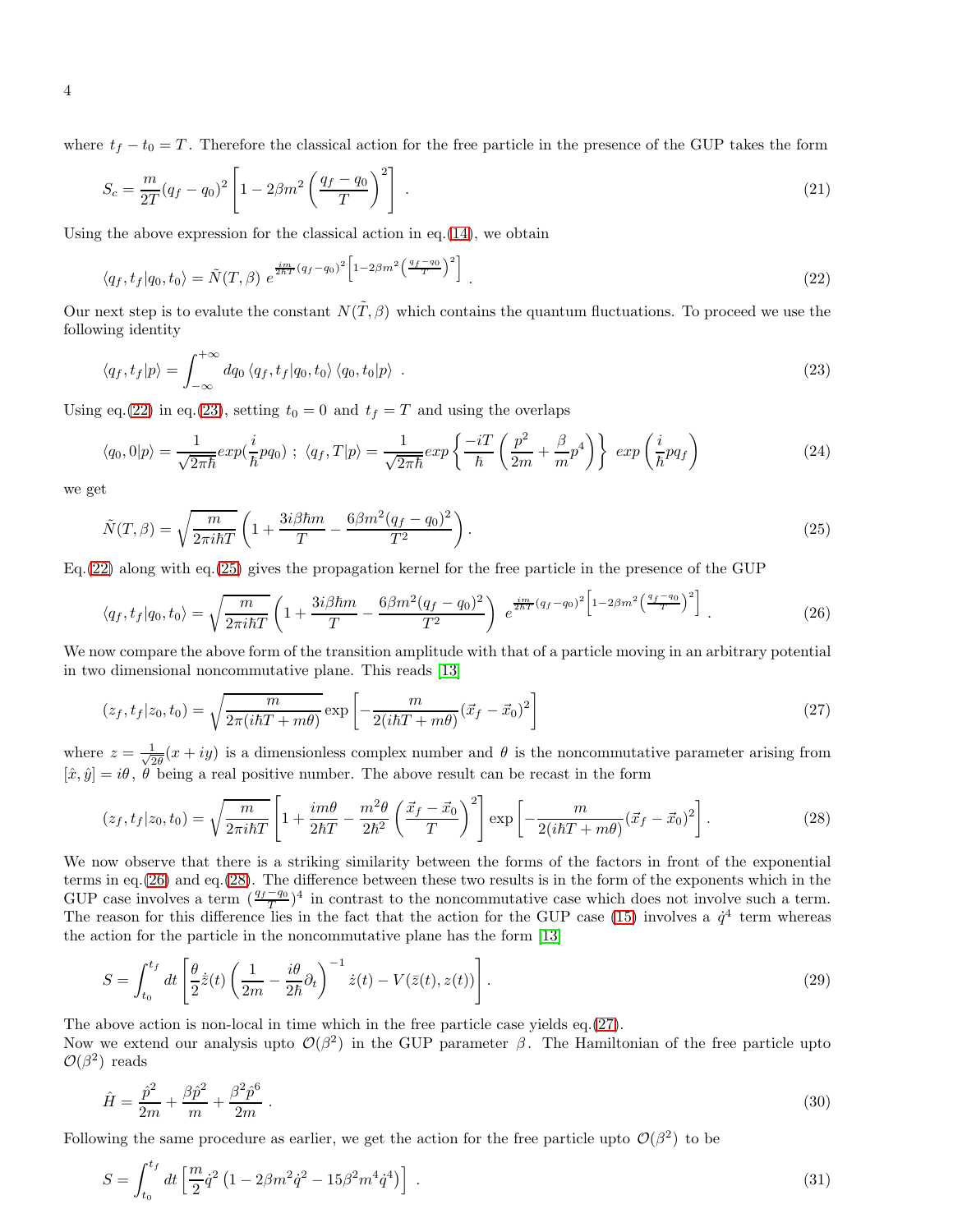From the action we observe that

$$
(1 - 2\beta m^2 \dot{q}^2 - 15\beta^2 m^4 \dot{q}^4) \ge 0 \tag{32}
$$

We now proceed to the case of a particle moving in the presence of a harmonic oscillator potential. In this case the action of the particle reads

<span id="page-4-2"></span>
$$
S = \int_0^T dt \left[ \frac{m}{2} \dot{q}^2 \left( 1 - 2\beta m^2 \dot{q}^2 \right) - \frac{1}{2} m \omega^2 q^2 \right] \tag{33}
$$

where we have set  $t_0 = 0$  and  $t_f = T$ . The classical equation of motion following from the above action reads

$$
\ddot{q}(t) - 12\beta m^2 \dot{q}^2(t)\ddot{q}(t) + \omega^2 q(t) = 0.
$$
\n(34)

Solving the equation of motion, the classical trajectory of the harmonic oscillator in the presence of the GUP upto first order in the GUP parameter  $\beta$  takes the form

<span id="page-4-0"></span>
$$
q_{cl}(t) = A\cos(\omega t) + B\sin(\omega t) + \beta \left[ F\cos(\omega t) + H\sin(\omega t) - 12m^2 \left\{ \frac{1}{8} t\omega^3 A(A^2 + B^2)\sin(\omega t) + \frac{1}{32}\omega^2 A(A^2 - 3B^2)\cos(3\omega t) - \frac{1}{8} t\omega^3 B(A^2 + B^2)\cos(\omega t) + \frac{1}{32}\omega^2 B(3A^2 - B^2)\sin(3\omega t) \right\} \right]
$$
(35)

where  $A, B, F$  and H are constants. Using the initial conditions that at  $t = 0$ ,  $q = q_0$ ;  $t = T$ ,  $q = q_f$ , the constants get determined and are given by

<span id="page-4-1"></span>
$$
A = q_0
$$
  
\n
$$
B = [q_f - q_0 \cos(\omega T)] \csc(\omega T)
$$
  
\n
$$
F = \frac{3}{8} m^2 \omega^2 (A^3 - 3AB^2)
$$
  
\n
$$
H = 12m^2 \omega^2 \csc(\omega T) \left[ \frac{1}{8} \omega T (A^3 + AB^2) \sin(\omega T) + \frac{1}{32} (A^3 - 3AB^2) \cos(3\omega T) + \frac{1}{32} (3A^2 B - B^3) \sin(3\omega T) - \frac{1}{8} \omega T (A^2 B + B^3) \cos(\omega T) \right] - \frac{3}{8} m^2 \omega^2 (A^3 - 3AB^2) \cot(\omega T) .
$$
\n(36)

Using eqs.[\(35,](#page-4-0) [36\)](#page-4-1) in eq.[\(33\)](#page-4-2), we obtain the classical action for the GUP corrected harmonic oscillator

$$
S_c = S_c(\beta = 0) + S_c(\beta) \tag{37}
$$

where  $S_c(\beta)$  are the terms involving first order in the GUP parameter  $\beta$ . The forms of  $S_c(\beta = 0)$  and  $S_c(\beta)$  read

$$
S_c(\beta = 0) = \frac{1}{2} m w \csc(wT) \left[ \left( q_0^2 + q_f^2 \right) \cos(wT) - 2q_0 q_f \right]
$$
\n(38)

$$
S_c(\beta) = -\frac{1}{128}\beta m^3 w \csc^5(wT) \left[ (w^2 + 3) (q_0^4 + q_f^4) \cos(5wT) - 4q_0q_f (q_0^2 + q_f^2) \{w^2 (60T^2(w^2 + 1) - 11) - 33\} \right. \n-16q_0q_f (q_0^2 + q_f^2) \{w^2 (9T^2(w^2 + 1) + 2) + 6\} \cos(2wT) - 24q_0q_f(5w^2 + 1) (q_0^2 + q_f^2) wT \sin(2wT) \n-12q_0q_f(w^2 + 1) (q_0^2 + q_f^2) wT \sin(4wT) - 12q_0q_f(w^2 + 3) (q_0^2 + q_f^2) \cos(4wT) \n+4 \{2(q_0^4 + q_f^4) (w^2 (12T^2(w^2 + 1) - 1) - 3) + 3q_0^2q_f^2 (w^2 (44T^2(w^2 + 1) - 5) - 15)\} \cos(wT) \n+ \{7(q_0^4 + q_f^4)(w^2 + 3) + 12q_0^2q_f^2 (w^2 (4T^2(w^2 + 1) + 5) + 15)\} \cos(3wT) \n+24 \{-2(q_0^4 + q_f^4) + 3q_0^2q_f^2(3w^2 + 1)\} wT \sin(wT) + 24 \{(q_0^4 + q_f^4)(w^2 + 1) \n+ q_0^2q_f^2(3w^2 + 1)\} wT \sin(3wT) \right].
$$
\n(39)

It is reassuring to note that we recover the free particle classical action [\(21\)](#page-3-6) in the limit  $\omega \to 0$ . The propagator for the harmonic oscillator therefore takes the form

$$
\langle q_f, t_f | q_0, t_0 \rangle = \sqrt{\frac{m\omega}{2\pi i\hbar \sin(\omega T)}} \left[ 1 + \frac{3\beta i\hbar m}{T} - 6\beta m^2 \left( \frac{q_f - q_0}{T} \right)^2 - \frac{3}{4} \beta m \hbar \omega^2 T \cot(\omega T) \right] e^{\frac{i}{\hbar} S_c} \,. \tag{40}
$$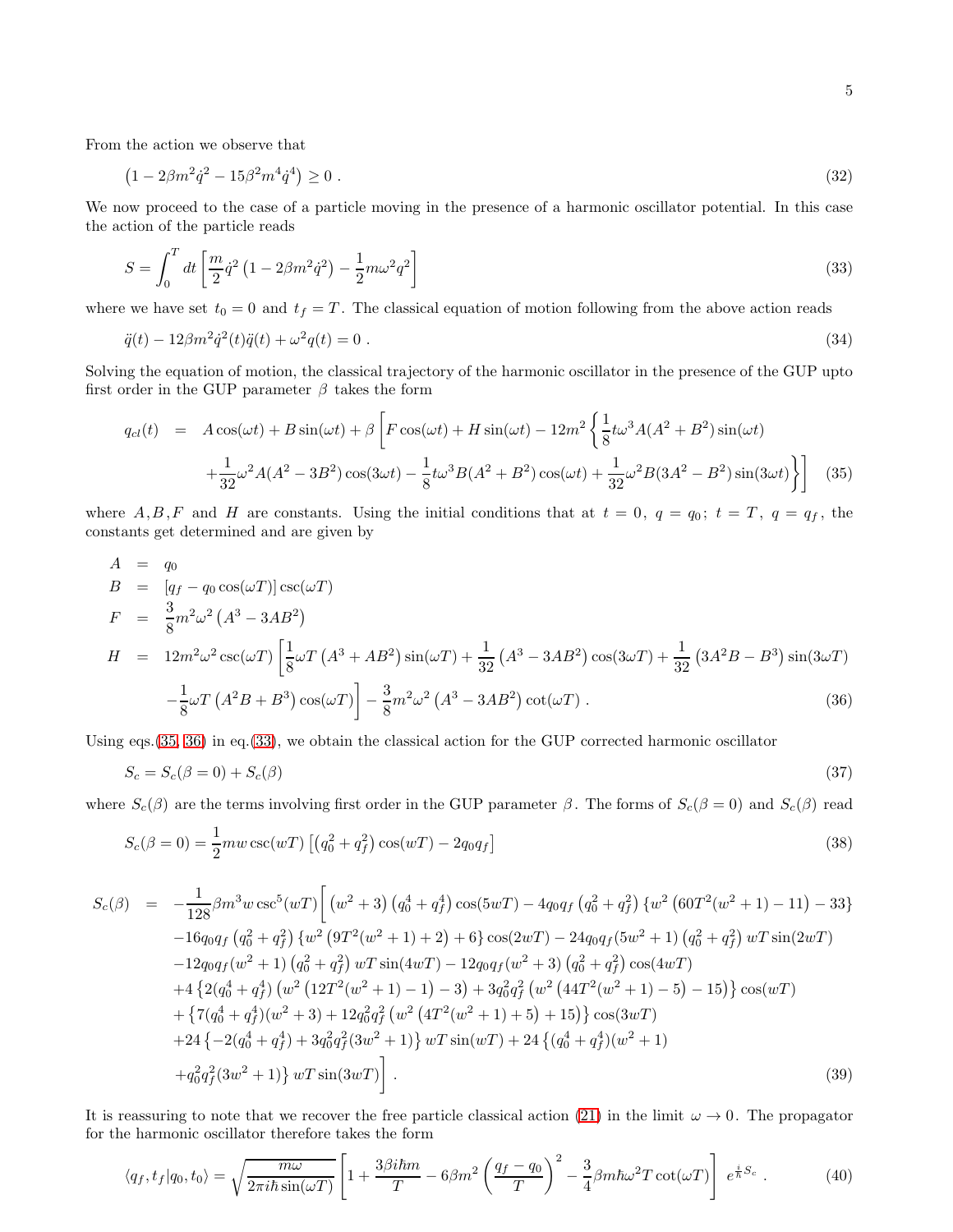From this we can evaluate the ground state energy of the harmonic oscillator in the presence of the GUP. This reads

<span id="page-5-0"></span>
$$
E_0 = \frac{1}{2}\hbar\omega\left(1 + \frac{3}{2}\beta m\hbar\omega\right) \tag{41}
$$

The result shows that the ground state energy of the harmonic oscillator in the framework of the Heisenberg uncertainty principle gets modified by the presence of the GUP and also depends on the mass of the particle. The result could in principle be of great importance since it captures the effects of quantum gravity in the zero point energy of the harmonic oscillator which in turn could have profound implications in quantum field theory and its predictions, for example the Casimir effect.

To cross-check the correctness of our result, we shall now calculate the ground state energy of the harmonic oscillator in the presence of the GUP in the operatorial approach. To do this we first break the Hamiltonian [\(5\)](#page-1-1) as

$$
\hat{H} = \hat{H}_0 + \hat{H}_1 \tag{42}
$$

where  $\hat{H}_0$  and  $\hat{H}_1$  are given by  $\overline{a}$ 

$$
\hat{H}_0 = \frac{\hat{p}^2}{2m} + \frac{1}{2} m w^2 \hat{q}^2 \n\hat{H}_1 = \frac{\beta}{m} \hat{p}^4.
$$
\n(43)

We now calculate the effect of the GUP by using perturbation theory. To do this we first recast  $\hat{H}_1$  as

$$
\hat{H}_1 = 4\beta m \left[ \hat{H}_0^2 + \frac{m^2 w^4}{4} \hat{q}^4 + \frac{i\hbar w^2}{2} (2\hat{q}\hat{p} - i\hbar) - m w^2 \hat{q}^2 \hat{H}_0 \right] . \tag{44}
$$

With this form of the perturbed Hamiltonian, we now proceed to calculate the first order correction to the ground state energy of the harmonic oscillator. This can be done by following the standard quantum mechanical prescription and gives

$$
\langle \psi_0 | \hat{H}_1 | \psi_0 \rangle = 4\beta m \left[ \langle \psi_0 | \hat{H}_0^2 | \psi_0 \rangle + \frac{m^2 w^4}{4} \langle \psi_0 | \hat{q}^4 | \psi_0 \rangle + \frac{i\hbar w^2}{2} \left( \langle \psi_0 | 2\hat{q}\hat{p} | \psi_0 \rangle - i\hbar \langle \psi_0 | \psi_0 \rangle \right) \right]
$$

$$
-m w^2 \langle \psi_0 | \hat{q}^2 \hat{H}_0 | \psi_0 \rangle \right]
$$
(45)

where  $|\psi_0\rangle$  is the ground state of the unperturbed harmonic oscillator.

Calculating the above matrix elements, we obtain the first order correction to the ground state energy of the harmonic oscillator to be

$$
\langle \psi_0 | \hat{H}_1 | \psi_0 \rangle = \frac{3}{4} \beta m w^2 \hbar^2 \tag{46}
$$

which agrees with the result obtained from the path integral approach as can be seen from eq.[\(41\)](#page-5-0).

We now summarize our findings. In this paper we have formulated the path integral representation of the transition amplitude of a particle moving in an arbitrary potential in the framework of the generalized uncertainty principle. From the path integral, we have obtained the action of the particle. This is the central result of this work. From the form of the action we observe that there is an upper bound to the velocity of the particle which depends on the generalized uncertainty principle parameter. We note that this upper bound on the velocity is consistent with the upper bound in the momentum uncertainty observed earlier in the literature. We then extend our analysis to second order in the generalized uncertainty principle parameter for the free particle case. We then calculate the propagator of a free particle and particle moving in a harmonic oscilltor potential using the path integral representation of the transition amplitude. We observe that there is a surprising connection between the transition amplitude of the free particle in the generalized uncertainty priciple framework with the corresponding result in noncommutative space found from the path integral formulation in [\[13\]](#page-6-0). From the harmonic oscillator result for the transition amplitude, we then calculate the ground state energy of the harmonic oscillator. The result shows that in the framework of the generalized uncertainty principle the ground state energy of the harmonic oscillator gets augmented by an extra amount which depends on the generalized uncertainty priciple parameter. We speculate that the result can be of great significance since it captures the effects of quantum gravity in the zero point energy of the harmonic oscillator which could be responsible for having profound implications in quantum field theory and its predictions. We finally demonstrate that the result agrees with that obtained using the operatorial approach.